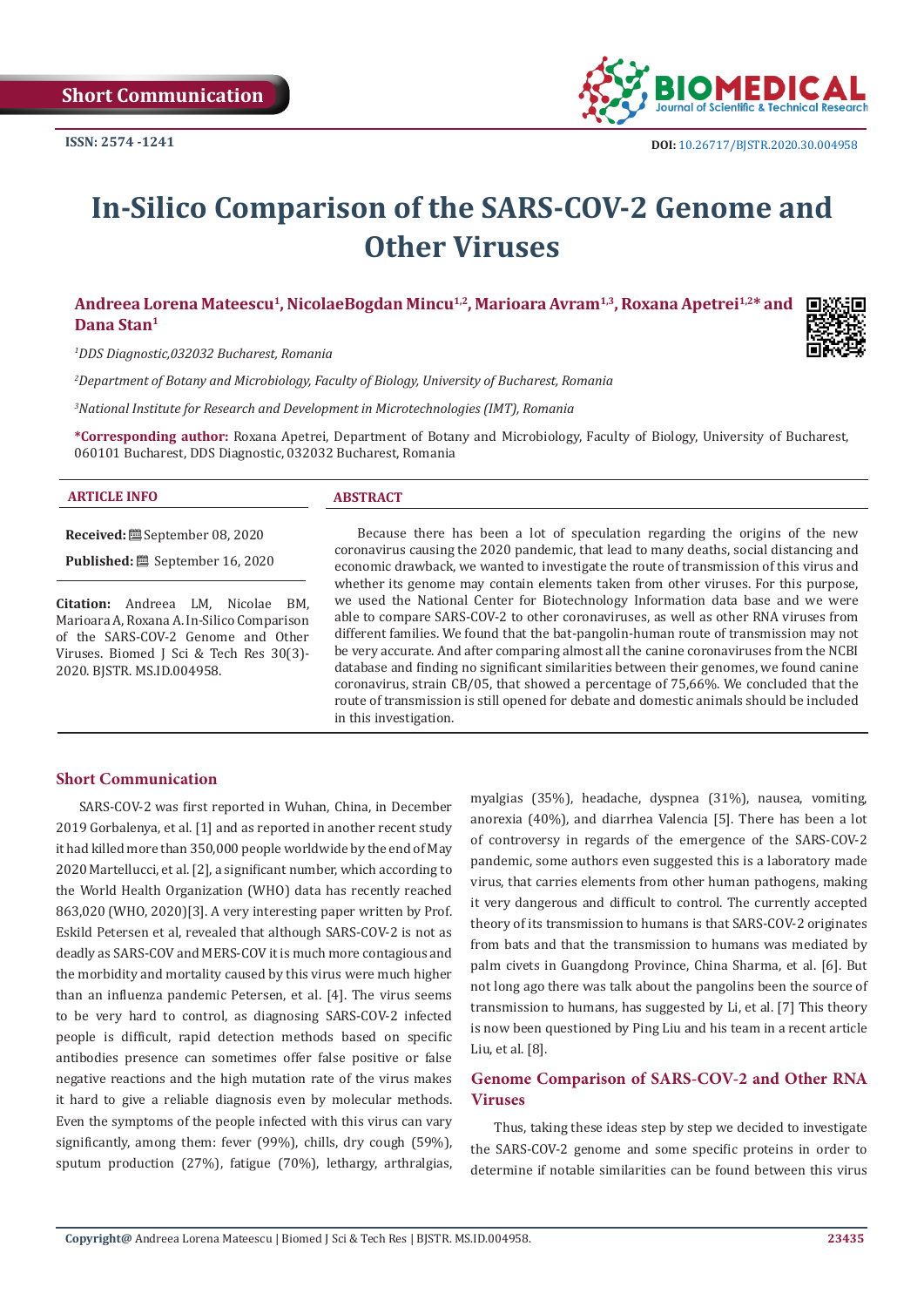and other animal specific Coronaviruses and also viruses such as: human Alphacoronavirus, Middle East respiratory syndrome coronavirus (MERS), Hepatitis C virus genotype 1, Ebola virus, Rabies virus and Severe acute respiratory syndrome virus (SARS). All the searches in the NCBI (National Center for Coronaviruse Information) database were carried out by selecting only highly similar sequences, so there is no misunderstanding. None of the viruses belonging to other families had shown any significant similarities to SARS-COV-2, as it can be seen from the results in Figures 1-6.

| <b><edit b="" search<=""></edit></b> | Search Summary v<br>Save Search                                   |                         |                | <b>O</b> How to read this report? <b>D</b> BLAST Help Videos DBack to Traditional Results Page |
|--------------------------------------|-------------------------------------------------------------------|-------------------------|----------------|------------------------------------------------------------------------------------------------|
| <b>Job Title</b>                     | gb MN908947.3                                                     | <b>Filter Results</b>   |                |                                                                                                |
| <b>RID</b>                           | Download All ~<br>Search expires on 03-31 15:13 pm<br>8370CC85114 | <b>Percent Identity</b> | <b>E</b> value | <b>Query Coverage</b>                                                                          |
| Program                              | <b>Blast 2 sequences</b><br>Citation $\blacktriangleright$        | to                      | to             | to                                                                                             |
| Query ID                             | MN908947.3 (nucleic acid)                                         |                         |                |                                                                                                |
| <b>Query Descr</b>                   | Severe acute respiratory syndrome coronavirus 2 isolate Wul       |                         |                | <b>Filter</b><br><b>Reset</b>                                                                  |
| <b>Query Length</b>                  | 29903                                                             |                         |                |                                                                                                |
| Subject ID                           | Icl Query_19471 (dna)                                             |                         |                |                                                                                                |
| <b>Subject Descr</b>                 | None                                                              |                         |                |                                                                                                |
| <b>Subject Length</b>                | 27317                                                             |                         |                |                                                                                                |

**Figure 1:** Comparison between SARS-COV-2 genome and human Alphacoronavirus strain 229E.

| <b>KEdit Search</b>   | Save Search<br>Search Summary V                                   | How to read this report? | <b>BLAST Help Videos</b> | DBack to Traditional Results Page |
|-----------------------|-------------------------------------------------------------------|--------------------------|--------------------------|-----------------------------------|
| <b>Job Title</b>      | Comparison between COVID-19 and NL63 human alphacoronav           | <b>Filter Results</b>    |                          |                                   |
| <b>RID</b>            | Download All Y<br>Search expires on 03-31 15:19 pm<br>837CM9HM114 | <b>Percent Identity</b>  | <b>E</b> value           | <b>Query Coverage</b>             |
| Program               | <b>Blast 2 sequences</b><br>$Citation$ $\blacktriangleright$      | to                       | to                       | to                                |
| Query ID              | MN908947.3 (nucleic acid)                                         |                          |                          |                                   |
| <b>Query Descr</b>    | Severe acute respiratory syndrome coronavirus 2 isolate Wul       |                          |                          | Filter<br><b>Reset</b>            |
| Query Length          | 29903                                                             |                          |                          |                                   |
| Subject ID            | Icl Query_59251 (dna)                                             |                          |                          |                                   |
| <b>Subject Descr</b>  | None                                                              |                          |                          |                                   |
| <b>Subject Length</b> | 27553                                                             |                          |                          |                                   |

**Figure 2:** Comparison between SARS-COV-2 genome and human Alphacoronavirus strain NL63.

| <b><edit b="" search<=""></edit></b> | Search Summary V                                            |                         |                | O How to read this report? DBLAST Help Videos DBack to Traditional Results Page |
|--------------------------------------|-------------------------------------------------------------|-------------------------|----------------|---------------------------------------------------------------------------------|
| <b>Job Title</b>                     | Comparison between COVID-19 and OC43 human alphacoronav     | <b>Filter Results</b>   |                |                                                                                 |
| <b>RID</b>                           | 837J1K4C114 Search expires on 03-31 15:22 pm Download All ₩ | <b>Percent Identity</b> | <b>E</b> value | <b>Query Coverage</b>                                                           |
| Program                              | Blast 2 sequences Citation v                                | to                      | to             | to                                                                              |
| Query ID                             | MN908947.3 (nucleic acid)                                   |                         |                |                                                                                 |
| <b>Query Descr</b>                   | Severe acute respiratory syndrome coronavirus 2 isolate Wul |                         |                | Filter<br><b>Reset</b>                                                          |
| <b>Query Length</b>                  | 29903                                                       |                         |                |                                                                                 |
| Subject ID                           | Icl Query_55813 (dna)                                       |                         |                |                                                                                 |
| <b>Subject Descr</b>                 | None                                                        |                         |                |                                                                                 |
| <b>Subject Length</b>                | 30741                                                       |                         |                |                                                                                 |
| A                                    | No significant similarity found. For reasons why click here |                         |                |                                                                                 |

**Figure 3:** Comparison between SARS-COV-2 genome and human Alphacoronavirus strain OC43.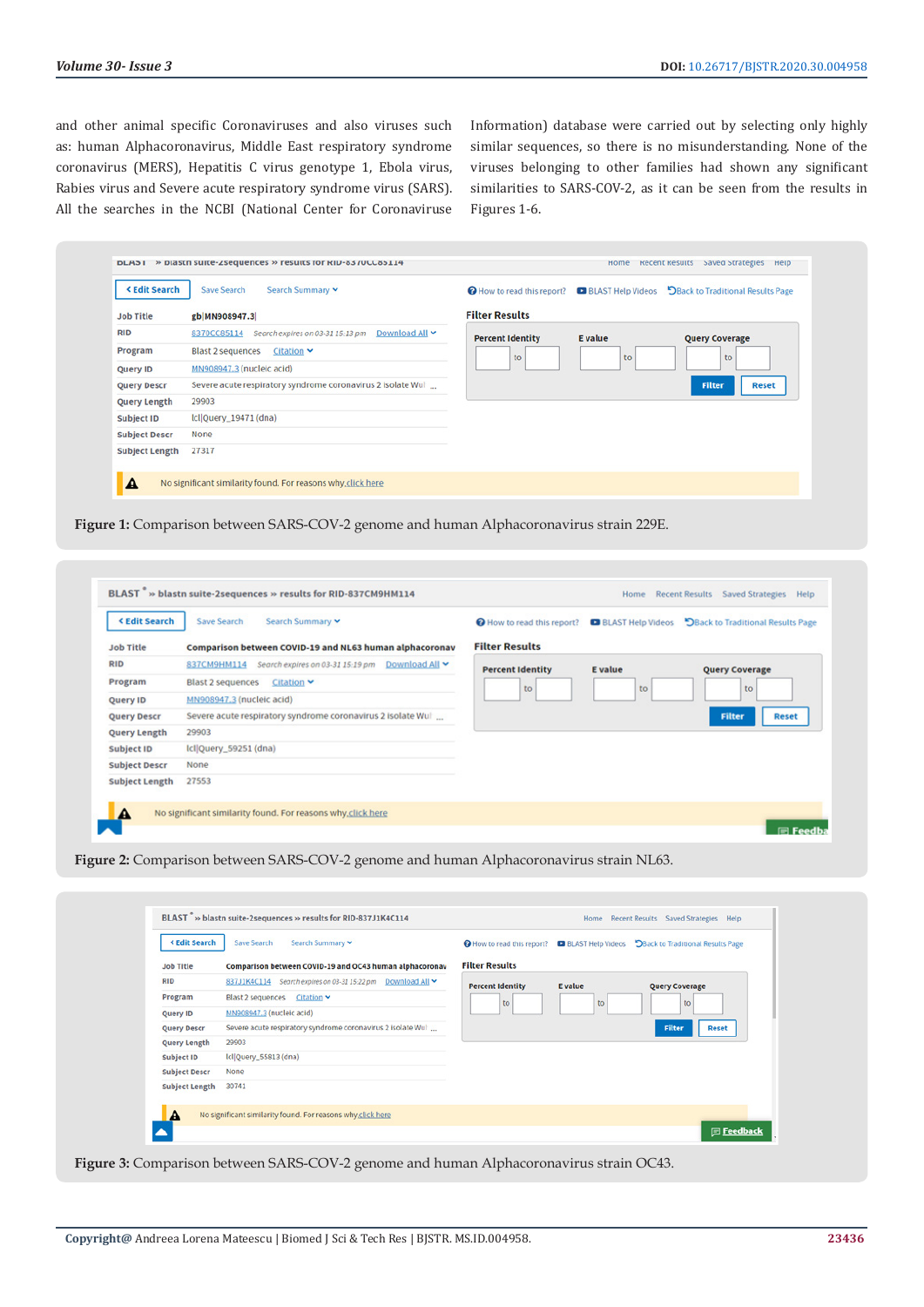| <b><edit b="" search<=""></edit></b> | Search Summary v<br>Save Search                                |                         |                | <b>O</b> How to read this report? <b>D</b> BLAST Help Videos <b>D</b> Back to Traditional Results Page |
|--------------------------------------|----------------------------------------------------------------|-------------------------|----------------|--------------------------------------------------------------------------------------------------------|
| <b>Job Title</b>                     | Comparison between COVID-19 and Middle East respiratory syr    | <b>Filter Results</b>   |                |                                                                                                        |
| <b>RID</b>                           | 837WPYXZ114 Search expires on 03-31 15:28 pm<br>Download All Y | <b>Percent Identity</b> | <b>E</b> value | <b>Query Coverage</b>                                                                                  |
| Program                              | <b>Blast 2 sequences</b><br>Citation V                         | to                      | to             | to                                                                                                     |
| Query ID                             | MN908947.3 (nucleic acid)                                      |                         |                |                                                                                                        |
| <b>Query Descr</b>                   | Severe acute respiratory syndrome coronavirus 2 isolate Wuller |                         |                | <b>Filter</b><br><b>Reset</b>                                                                          |
| <b>Query Length</b>                  | 29903                                                          |                         |                |                                                                                                        |
| Subject ID                           | NC 019843.3 (rna)                                              |                         |                |                                                                                                        |
| <b>Subject Descr</b>                 | Middle East respiratory syndrome coronavirus, complete genome. |                         |                |                                                                                                        |
| <b>Subject Length</b>                | 30119                                                          |                         |                |                                                                                                        |

**Figure 4:** Comparison between SARS-COV-2 genome and MERS.

| <b><edit b="" search<=""></edit></b> | Search Summary v<br>Save Search                                |                         |         | <b>O</b> How to read this report? <b>D</b> BLAST Help Videos DBack to Traditional Results Page |
|--------------------------------------|----------------------------------------------------------------|-------------------------|---------|------------------------------------------------------------------------------------------------|
| <b>Job Title</b>                     | Comparison between COVID-19 and Zaire ebolavirus isolate Ebi   | <b>Filter Results</b>   |         |                                                                                                |
| <b>RID</b>                           | Comparison between COVID-19 and Zaire ebolavirus isolate Ebola | <b>Percent Identity</b> | E value | <b>Query Coverage</b>                                                                          |
| Program                              | virus/H.sapiens-tc/COD/1976/Yambuku-Mayinga                    | to                      | to      | to                                                                                             |
| Query ID                             | TCTQuery_22399 (ana)                                           |                         |         |                                                                                                |
| <b>Query Descr</b>                   | None                                                           |                         |         | <b>Filter</b><br><b>Reset</b>                                                                  |
| <b>Query Length</b>                  | 29903                                                          |                         |         |                                                                                                |
| Subject ID                           | NC 002549.1 (rna)                                              |                         |         |                                                                                                |
| <b>Subject Descr</b>                 | Zaire ebolavirus isolate Ebola virus/H.sapiens-tc/COD/1976/\   |                         |         |                                                                                                |
| <b>Subject Length</b>                | 18959                                                          |                         |         |                                                                                                |

**Figure 5:** Comparison of SARS-COV-2 genome and Zaire ebolavirus isolate Ebola virus/H.sapiens-tc/COD/1976/Yambuku-Mayinga.

| <b>KEdit Search</b>   | Save Search<br>Search Summary V                             | How to read this report? | <b>BLAST Help Videos</b> | <b>DBack to Traditional Results Page</b> |
|-----------------------|-------------------------------------------------------------|--------------------------|--------------------------|------------------------------------------|
| <b>Job Title</b>      | Comparison between COVID-19 and Rabies virus                | <b>Filter Results</b>    |                          |                                          |
| <b>RID</b>            | whoad All Y<br>Comparison between COVID-19 and Rabies virus | <b>Percent Identity</b>  | <b>E</b> value           | <b>Query Coverage</b>                    |
| Program               |                                                             | to                       | to                       | to                                       |
| Query ID              | Icl Query_64469 (dna)                                       |                          |                          |                                          |
| <b>Query Descr</b>    | None                                                        |                          |                          | <b>Filter</b><br><b>Reset</b>            |
| Query Length          | 29903                                                       |                          |                          |                                          |
| Subject ID            | NC 001542.1 (rna)                                           |                          |                          |                                          |
| <b>Subject Descr</b>  | Rabies virus, complete genome                               |                          |                          |                                          |
| <b>Subject Length</b> | 11932                                                       |                          |                          |                                          |

Figure 6: Comparison of SARS-COV-2 genome and Rabies virus.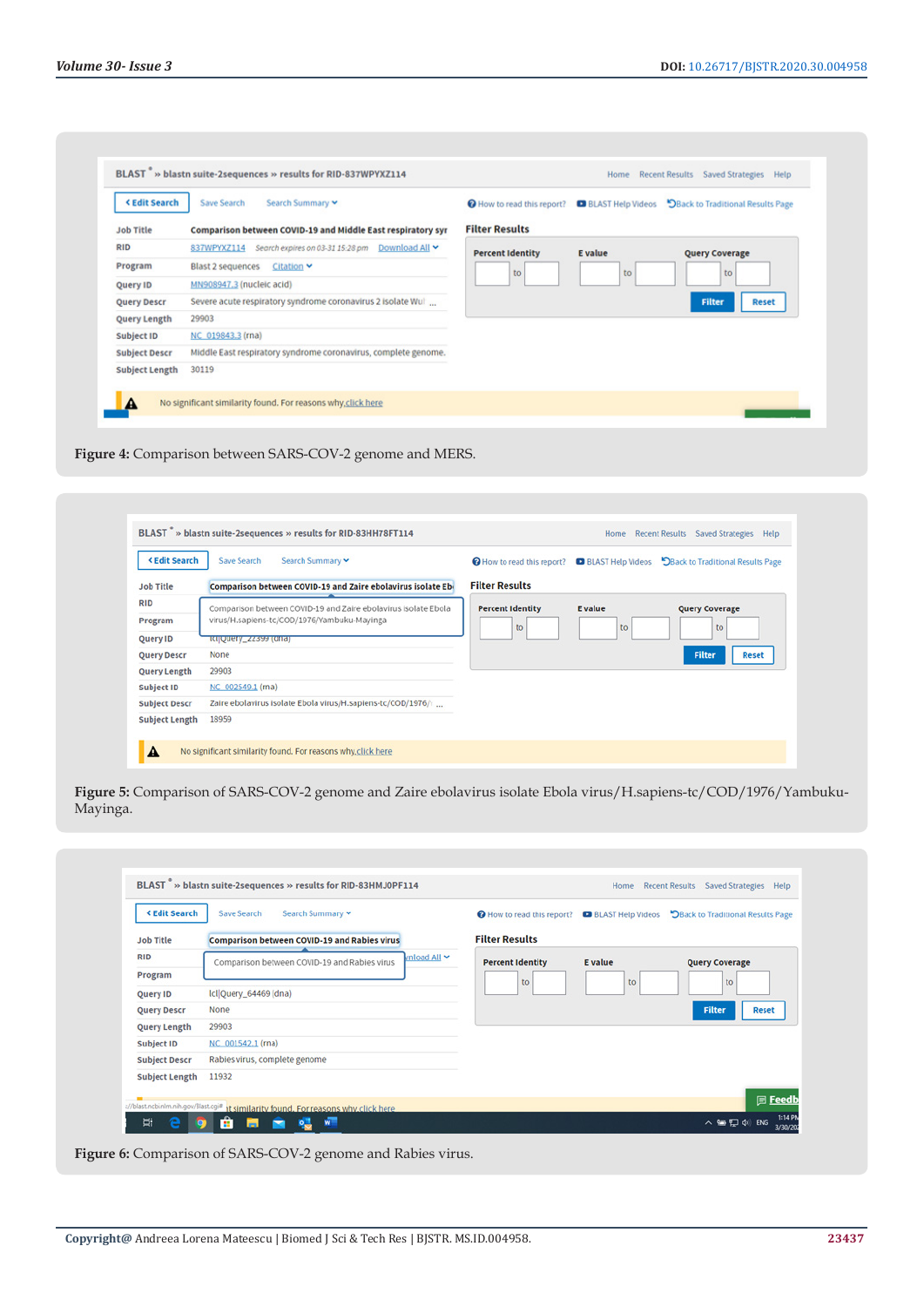## **Similarities Between SARS-COV-2 and Animal Coronaviruses**

Then we started looking at animal specific coronaviruses and of course we first evaluated the homology between bat and pangolin coronaviruses and the human one and both showed highly similar sequences, with percentages such as 70,56% for the bat isolate and 91,64% for the pangolin isolate (Figure 7). Then, we thought it would be interesting to see the highly similar sequences of the two animal coronaviruses, so we compared the bat genome with the pangolin one. We obtained a similarity of 85,47%, with a query cover of 99%. However, the percentage is not very high, because for instance when we compared the SARS-COV-2 genome and the

SARS genome, we obtained a homology of 78,38% and these are considered to be different viruses. It could be that the virus either was contracted by the pangolin through an intermediary host or after jumping from the bat to the pangolin it undergone mutation with a very high rate, possibly over a large period of time. Which raises another question, how come people did not get infected long ago, because eating pangolin meat has been a tradition in China for a very long time. The Convention on International Trade in Endangered Species (CITES), which regulates the international wildlife trade, has placed restrictions on the pangolin market since 1975 and in 2016 this animal was added to the highly endangered species Carrington [9].



**Figure 7:** SARS-COV-2 genome versus bat and pangolin coronaviruses.

After evaluating the hypothesis that bats and pangolins may be the source of the new and very dangerous human coronavirus, we thought we should take a look at other animal coronaviruses, to see if maybe we could find another intermediary host. Because it rarely happens, but our pets (cats and dogs especially) can sometimes be the source of different human infections (yeast infection, rabies,

Rocky Mountain spotted fever (RMSF), toxoplasmosis, etc.) we thought we should check the homology of some cat and dog specific coronaviruses. After performing diligent searches, we found a canine coronavirus, strain CB/05, that showed a percentage of 75,66% (Figure 8). At the first look it may not appear to be much, but we have compared almost all the canine coronavirus strains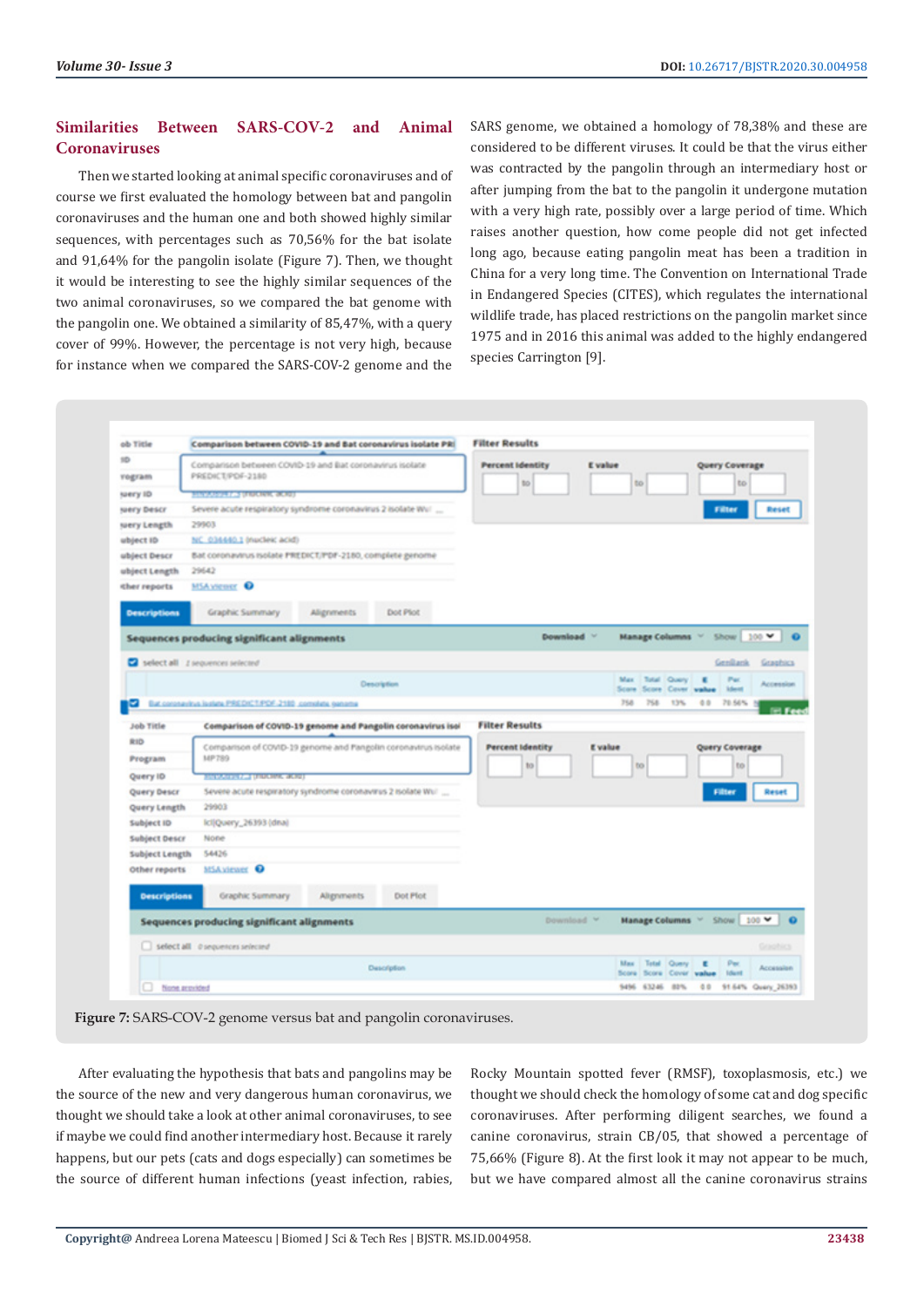genomes available in the NCBI database (Coronavirus Canine coronavirus strain A76, canine Coronavirus Canine coronavirus strain CCoV/NTU336/F/2008, Canine coronavirus strain HLJ-073, Canine coronavirus strain HLJ-072, Canine coronavirus strain HLJ-071, Canine coronavirus strain S378, Canine coronavirus strain K378, Canine coronavirus strain 171, Canine coronavirus strain TN-449, Canine coronavirus strain 1-71, etc.) and none of them had any highly similar sequnces except the CB/05 strain. This means we should further investigate the possible implication of domestic animals in the extremely fast dissemination of SARS-COV-2. A recent study (August, 2020) has already reported evidence of human-domestic animal transmission. Minks from 27 farms in the Netherlands were infected with SARS-COV-2 from symptomatic people working there, the hypothesis was confirmed when one hospitalized person tested positive for SARS-COV-2 Hosie, et al [10,11]. So, in light of these findings, could it be possible that the virus can be transmitted both ways, from humans to domestic/farm animals and from animals to humans?

| <b>KIU</b>            |                                                             | <b>Percent Identity</b><br><b>E</b> value<br><b>Query Coverage</b>                    |
|-----------------------|-------------------------------------------------------------|---------------------------------------------------------------------------------------|
| Program               | Comparison of COVID-19 genome and canine Coronavirus        | to<br>to<br>to                                                                        |
| Query ID              | MN908947.3 (nucleic acid)                                   |                                                                                       |
| <b>Query Descr</b>    | Severe acute respiratory syndrome coronavirus 2 isolate Wul | Filter<br><b>Reset</b>                                                                |
| Query Length          | 29903                                                       |                                                                                       |
| Subject ID            | KP981644.1 (nucleic acid)                                   |                                                                                       |
| <b>Subject Descr</b>  | Canine coronavirus strain CB/05, complete genome            |                                                                                       |
| <b>Subject Length</b> | 29278                                                       |                                                                                       |
| Other reports         | MSA viewer <sup>O</sup>                                     |                                                                                       |
| <b>Descriptions</b>   | Dot Plot<br>Graphic Summary<br>Alignments                   |                                                                                       |
|                       | Sequences producing significant alignments                  | Show $100 \vee$ $\odot$<br>Manage Columns V<br>Download V                             |
|                       | Select all 1 sequences selected                             | GenBank<br>Graphics                                                                   |
|                       | Description                                                 | Per<br>Total<br>Query<br>E<br>Max<br>Accession<br>Score Cover value<br>Ident<br>Score |
| ☑                     | Canine coronavirus strain CB/05, complete genome            | 86.1<br>86.1<br>1e-17 75.66% KP981644.1<br>0%                                         |

**Figure 8:** Comparison of COVID-19 genome and canine Coronavirus Canine coronavirus strain CB/05.

## **Spike Protein Sequence Comparison Between SARS-COV-2 and Other Coronaviruses with High Genome Homology**

Our study revealed that SARS and SARS-COV-2 spike proteins sequences have a similarity of 78,38%, pangolin spike protein had 89.77% homology and when we compared it to the canine virus strain CB/05 no significant similarities were found (Figure 9). This suggests a very high mutation rate in the sequence encoding protein S, which is expected, as this surface protein is a target for the immune system and the virus needs to successfully avoid been annihilated by the immune system.

| <b>KEdit Search</b>  | Save Search<br>Search Summary Y                                            | How to read this report? | <b>BLAST Help Videos</b> | DBack to Traditional Results Page |
|----------------------|----------------------------------------------------------------------------|--------------------------|--------------------------|-----------------------------------|
| <b>Job Title</b>     | Comparison between S glycoprotein gene from COVID-19 and C                 | <b>Filter Results</b>    |                          |                                   |
| <b>RID</b>           | Full job title<br>Comparison between S glycoprotein gene from COVID-19 and | <b>Percent Identity</b>  | <b>E</b> value           | <b>Query Coverage</b>             |
| Program              | Canine coronavirus strain CB/05, complete genome                           | to                       | to                       | to                                |
| Query ID             | мезаточч. типистетс асто)                                                  |                          |                          |                                   |
| <b>Query Descr</b>   | Canine coronavirus strain CB/05, complete genome                           |                          |                          | <b>Filter</b><br><b>Reset</b>     |
| Query Length         | 29278                                                                      |                          |                          |                                   |
| Subject ID           | Icl Query_59539 (dna)                                                      |                          |                          |                                   |
| <b>Subject Descr</b> | None                                                                       |                          |                          |                                   |
| Subject Length       | 3822                                                                       |                          |                          |                                   |
|                      |                                                                            |                          |                          |                                   |
| $\blacktriangle$     | No significant similarity found. For reasons why click here                |                          |                          |                                   |